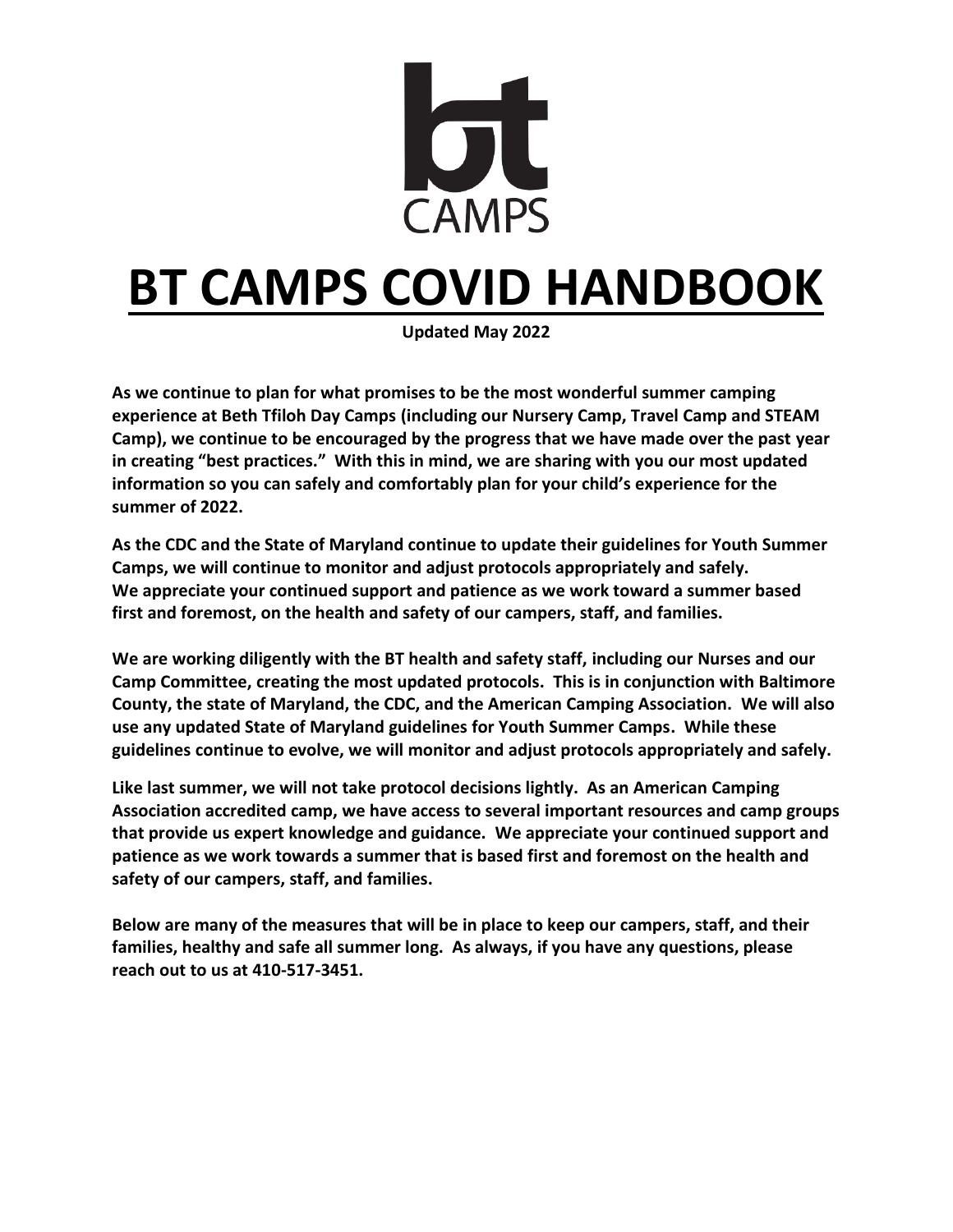# **VACCINATION STATUS**

**Being vaccinated is one of the most important ways to protect our community. We strongly recommend that all eligible members of our camp community get vaccinated if they are not already.** 

**Please note: Quarantining protocols and guidelines for exposure are different for fully vaccinated vs. unvaccinated individuals.**

## **HEALTH SCREENINGS**

**While we are not employing a daily health screen this summer, we need your continued support in monitoring your child(ren)s health and keeping them home if they have any symptoms or exposures. Because of our camp/school/shul diligence, patience, caution, and transparency, together it has helped keep our camp and school open and thriving during these challenging times. Likewise, we rely on you to communicate with us if any member of your household comes in contact with anyone who tests positive for COVID-19, if anyone in your household is awaiting test results, or if your child is ill or has symptoms of COVID-19.**

**Each day, you will receive an email that will have a "Symptom/Exposure" Reporting form. Campers/Staff with no symptoms or possible exposure will not need to complete the form.** 

## **COVID POSITIVE CASE RESPONSE and EXPOSURE REPORTING**

**BT Camps' response to positive cases and exposures will be developed in partnership with our medical staff and staff at Beth Tfiloh on Old Court Road and based on Maryland Department of Health (MDH) guidelines. If a camper or staff member develops symptoms during the camp day, they will be evaluated on a case-by-case basis and if deemed appropriate, isolated, and required to go home until they are cleared by a doctor to return.** 

**If a camper or staff member tests positive for COVID-19, we will notify parents whose campers were exposed and contact the Maryland Department of Health to report. BT Camps will follow MDH and CDC guidelines to determine who will have to quarantine and for how long in the event of a positive test.** 

**IMPORTANT: If a camper or other family member has symptoms or is waiting for a Covid test result (other than for routine screening), all BT campers in the household who are not up to date on their vaccines must remain home until a negative test result is obtained.**

**All camp families and camp staff are asked to immediately report any possible Covid-19 symptoms or exposure using our Symptom/Exposure Reporting forms. Upon completion of the form, a member of our Covid-19 Response Team will be in touch with you to determine the appropriate guidance under the circumstances.**

**Fully vaccinated campers or staff who have a possible exposure without symptoms are required to submit a form and be tested 6 days after exposure but will not be required to quarantine.**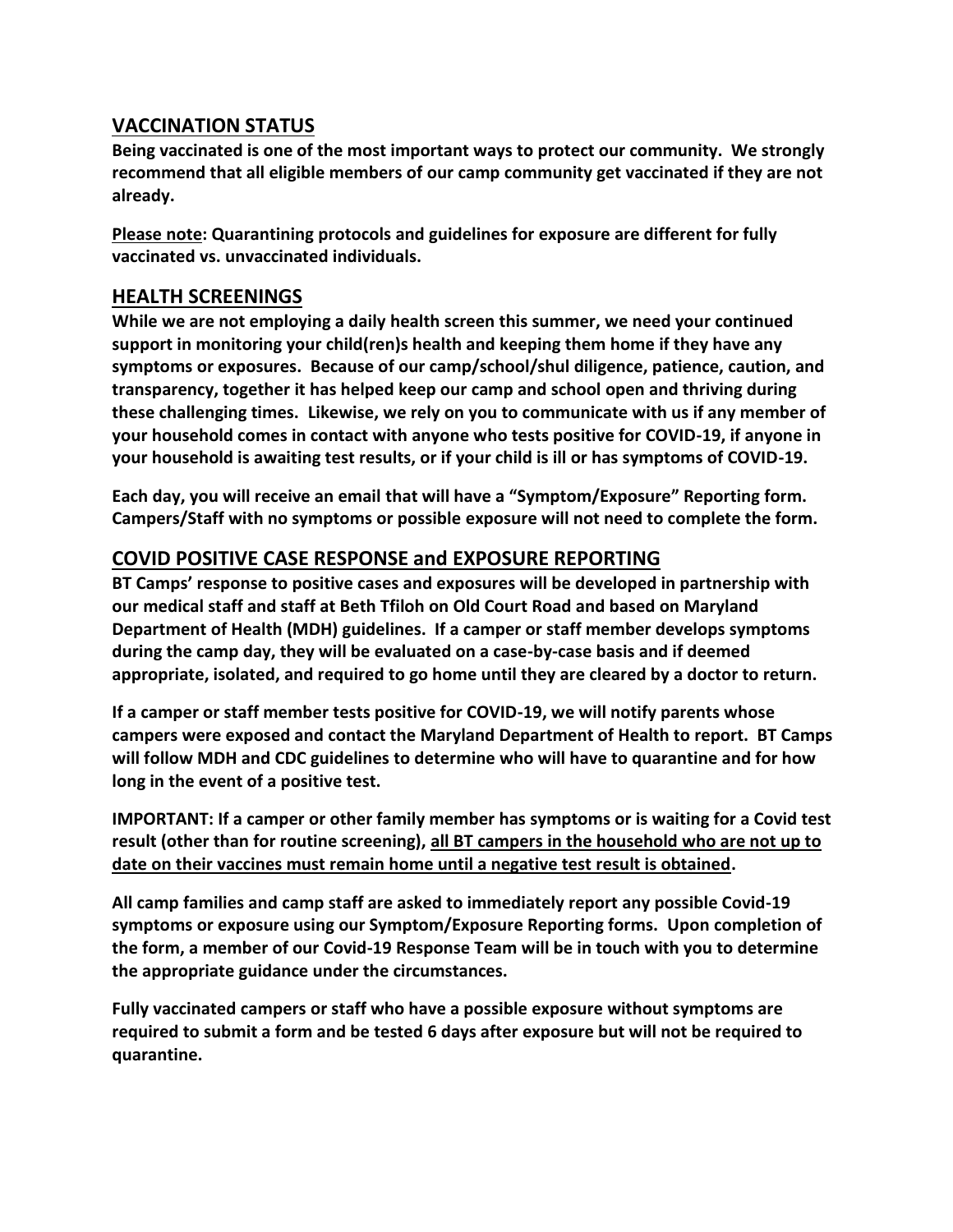**The self-reporting of possible COVID-19 symptoms or exposure and staying home when experiencing even mild symptoms is a significant responsibility that all members of our school community must commit to and share. If your child has a pre-existing condition, make sure your doctor sends a note to the school nurse explaining the condition, to avoid concern about presenting symptoms.** 

**Please note: If a camp group (bunk) remains open, but a camper must quarantine due to exposure protocols a refund will not be issued. At this time, unvaccinated individuals who are exposed to COVID-19 will be required to quarantine for a minimum of 5 days and receive a negative PCR test result on day 6, before returning to camp. There are additional protocols if the exposure is continuous within a household.**

**Thank you for partnering with us to ensure the safety of our BT school family.**

# **CAMP MEDICAL STAFF**

**As in previous summers, BT Camps will employ a registered nurse who will be onsite each day. More information on our Health staff will be available in our Parent Manual.** 

## **CLEANING and DISINFECTING**

**BT Camps professional cleaning service is dedicated to managing the growing need to clean and disinfect all common areas and supplies both during camp and after camp hours. Some updates include;**

- **1. All shared equipment will be disinfected each day.**
- **2. We will also be utilizing the additional hand sanitizing stations that were added throughout camp in 2020 and 2021.**
- **3. All tables and chairs in bunks and at lunch, and all railings and high touch surfaces, will be wiped down daily.**

## **MASK POLICY**

**Our goal is to be fully mask optional for campers and staff. However, there may be times, under certain circumstances, such as following exposure guidelines, that individuals are required to mask.** 

**We are aware and respect that some of our families and staff may choose to continue to mask. We will ensure that every individual's masking decision is supported and encouraged.**

**Please note, we will continue to monitor local guidelines and community levels and remain ready to increase our precautions or impose stricter masking guidelines if necessary. Should the current county, state, CDC, and ACA guidelines change or update about safety and health protocols, or if a new policy is issued prior to the start of camp, we will inform our camp community and provide an update immediately.**